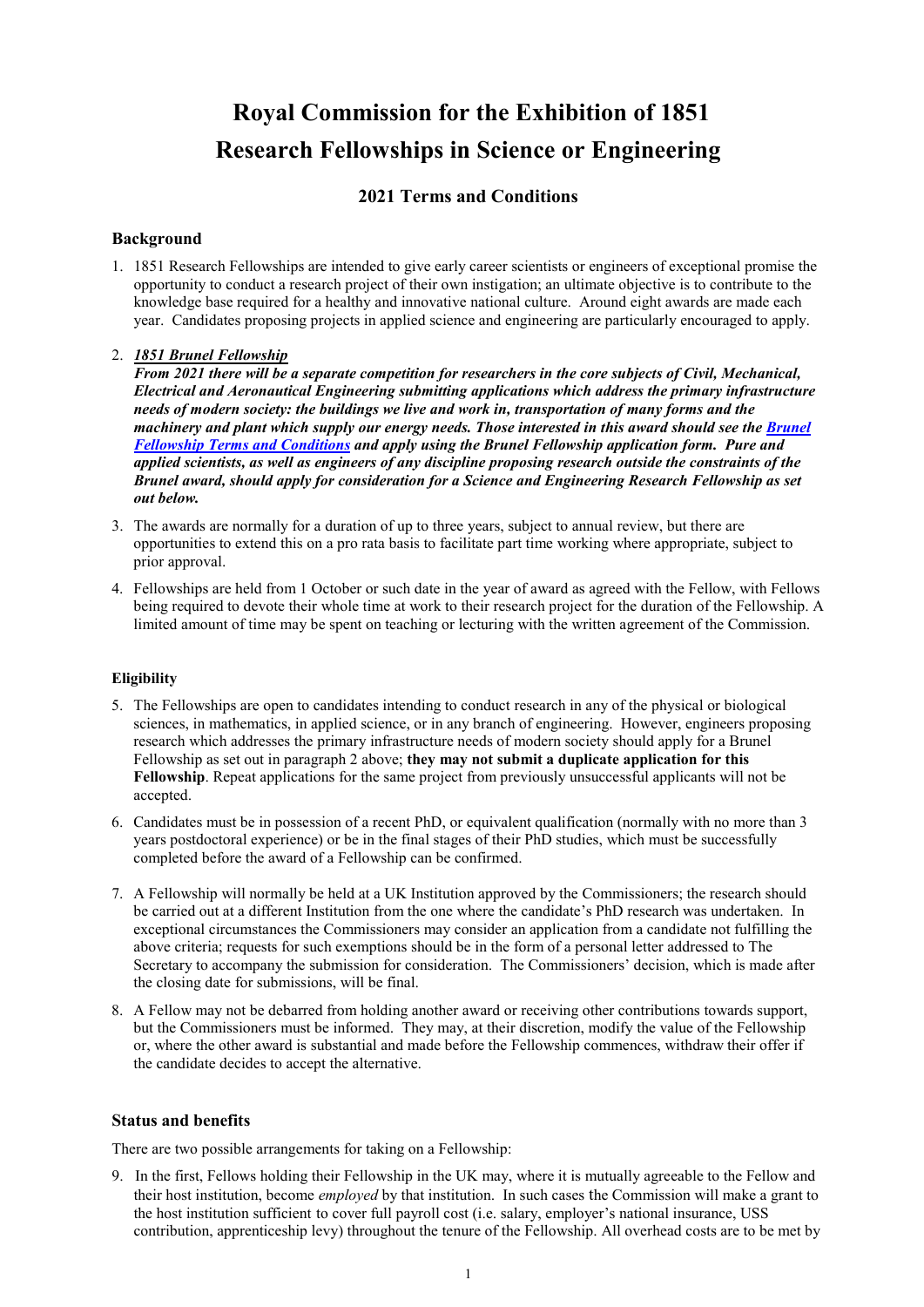the host institution. It is expected that Fellows will be appointed at a point on the postdoc pay scale appropriate to their experience and (subject to satisfactory progress) will receive an annual increment equivalent to one spine point plus any inflationary uplifts to the postdoc pay scale agreed by their host university. Host institutions will be asked to confirm the anticipated full payroll cost of the Fellow at the start of each academic year so that the Commission's contribution can be calculated and will be required to provide a statement of account at the end of the Fellowship and repay to the Commission any surplus contribution. The Commission's contribution will be payable quarterly in advance, to the host institution's bank account. The host institution will be responsible for complying with tax and national insurance obligations. If a Fellow withdraws from the Fellowship at any stage, or ceases to be employed by the host institution, the Commission will be entitled to claw back any amounts paid to the host institution that relate to periods after the date of withdrawal / last date of employment (and for these purposes quarterly payments are to be interpreted as applying evenly to the quarter to which they relate).

- 10. In the second, Fellows have the status of *self-employed* visiting researchers at their host institution. Fellows holding their Fellowship in the UK will receive a stipend equivalent to the grant that would be payable to the host institution were the Fellow to hold the Fellowship on an employed basis as described above, with annual increments and inflationary uplifts calculated as above (subject to satisfactory progress). The stipend payable to Fellows holding their Fellowship overseas will be based on that which would be payable were they to hold the Fellowship at an equivalent UK institution and will be fixed on a case by case basis. Stipends are reviewed annually and will be payable quarterly in advance, directly to the Fellow's bank account. Stipends and any other assistance provided will be subject to taxation and Class II & IV National Insurance contributions (and / or such local taxes as may be applicable where Fellows are based outside the UK). Fellows will be responsible for ensuring they meet their tax and national insurance obligations. Fellows will also be responsible for any pension provision they choose to make. If a Fellow withdraws from the Fellowship at any stage the Commission will be entitled to claw back any amounts paid to the Fellow that relate to periods after the date of withdrawal (and for these purposes quarterly payments are to be interpreted as applying evenly to the quarter to which they relate).
- 11. Applicants must indicate whether they wish to hold the Fellowship on the employed or self-employed basis on the application form. Where applicants intend to hold the Fellowship as an employee of their host institution, they must ensure that the host institution provides the institutional approval requested at paragraph 15 below as part of the application process. Failure to do so will render the application invalid.
- 12. Fellows are in addition entitled to an expense allowance of £6,000 pa that can be put towards other costs associated with their research, including (but not limited to) books, laptops, software, consumables and travel to present at relevant conferences. Reimbursement for expenses incurred is typically claimed by the Fellow direct from the Commission; alternative arrangements can be made on a case by case basis where expenses will be incurred via the University. The Commission reserves the right to refuse reimbursement where expenses are not related to the fellowship research project or are otherwise unreasonable.
- 13. Fellows are entitled to maternity, paternity, adoption and sick leave in line with the standard policies of their host institution and the Fellowship will be automatically extended to account for these. The maximum extension allowed is two years in aggregate after which the Fellowship will automatically terminate. Additional direct payroll costs arising will be met by the Commission.

#### **Requirements**

14. The Head of Department of the Institution at which the Fellowship is to be held must furnish the Commission with a letter of acceptance **as a part of the application process**. The letter will confirm that in the event of the applicant being awarded a Fellowship:

he/she will be admitted into the Institution to pursue the proposed research project, that the Institution has in place all resources, space, funding and equipment, to enable the success of the research project, that the Institution approves of the proposed project, and that the Institution undertakes to inform the Commission of any departures from the basis on which the Fellowship has been awarded. It will further explain why the Institute chosen is a good fit for the candidate and the proposed research project.

- 15. Where a Fellow is to be appointed an employee of the host institution, the host institution must additionally confirm its understanding that the Commission's contribution is strictly limited in accordance with paragraph 10 above and that the host institution accepts responsibility for any balance of costs arising. The host institution must also confirm that the Fellow will be admitted as a full time member and normal employee of the institution. Such confirmations must be provided as part of the application process and must comply with the host institution's formal institutional approval process.
- 16. At the end of the first and second years of the Fellowship, Fellows are to report to the Commissioners on the progress of their work, including comments from their supervisors. These reports will inform the Commission's decision on renewal of the Fellowship.